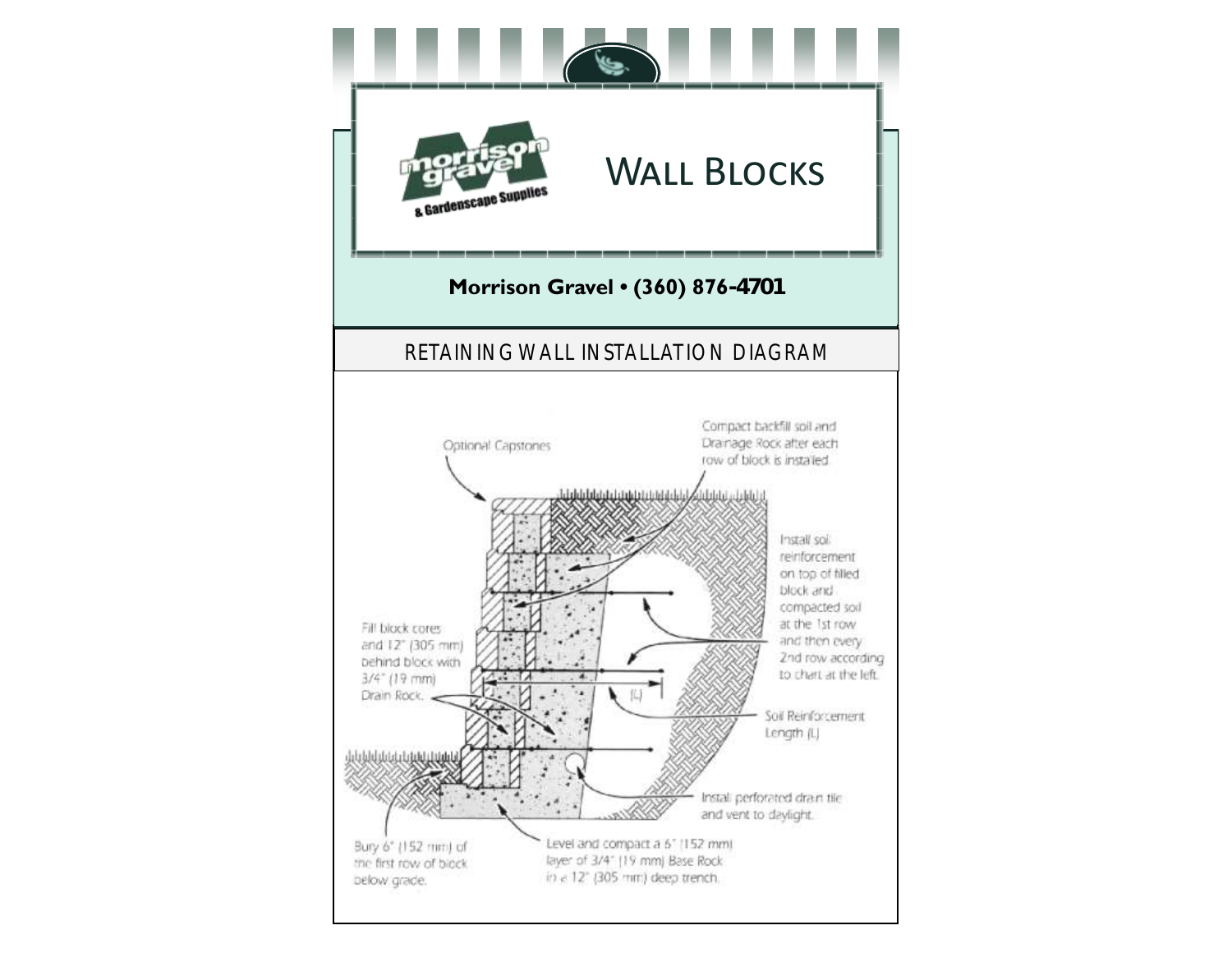#### Allan Block

| AB COLLECTION 6°<br><b>Retaining</b>         |                                                                                              |                                               |                       |                                             |
|----------------------------------------------|----------------------------------------------------------------------------------------------|-----------------------------------------------|-----------------------|---------------------------------------------|
| Height 4' without engineering                |                                                                                              | Size:                                         | Per Piece:            | Per Pallet:                                 |
| Classic<br>Approx.<br>\$12.31-\$14.14 per sf | Grey \$11.45 ea<br>Rocky Mountain \$13.15 ea                                                 | 17 5/8" long<br>7 5/8" high<br>11 7/8" deep   | .93 sf<br>83 lbs      | 37 <sub>sf</sub><br>40 / pallet<br>3370 lbs |
| Jumbo                                        | Grey \$5.40 ea<br>Rocky Mountain \$6.25 ea                                                   | 8 1/2" long<br>7 5/8" high<br>9 1/2" deep     | .45 sf<br>38 lbs      | 45sf<br>100 / pallet<br>3800 lbs            |
| Lite                                         | Grey \$9.10 ea<br>Rocky Mountain \$10.20 ea                                                  | 17 5/8" long<br>3 13/16" high<br>11 5/8" deep | .47sf<br>53 lbs       | 33sf<br>72 / pallet<br>3866 lbs             |
| Half Lite                                    | Grey* \$4.05 ea<br>Rocky Mountain* \$4.15 ea<br>*While Supplies Last*                        | 9" long<br>3 13/16" high<br>11 5/8" deep      | $.24$ sf<br>23 lbs    | 19 <sub>sf</sub><br>80 / pallet<br>1907 lbs |
| <b>Short Corner</b>                          | Rocky Mountain \$16.30 ea                                                                    | 11 5/8" long<br>7 5/8" high<br>7 5/8" deep    | 59 lbs                | 40 / pallet<br>2390 lbs                     |
| Long Corner                                  | Grey \$20.10 ea<br>Rocky Mountain \$22.45 ea                                                 | 15 5/8" long<br>7 5/8" high<br>7 5/8" deep    | 72 lbs                | 30 / pallet<br>2210 lbs                     |
| Short Cap                                    | Grey \$5.30 ea<br>Rocky Mountain \$6.45 ea<br>Charcoal \$6.45 ea                             | 11 3/8" long<br>3 5/8" high<br>11 7/8" deep   | .95 lin ft<br>38 lbs  | 91 lin ft<br>96 / pallet<br>3698 lbs        |
| Long Cap                                     | Grey \$8.10 ea<br>Rocky Mountain \$9.85 ea<br>Charcoal \$9.85 ea                             | 17 5/8" long<br>3 5/8" high<br>11 1/4" deep   | 1.47 lin ft<br>61 lbs | 82 lin ft<br>56 / pallet<br>3466 lbs        |
|                                              | لمكمئل ومرمومة ورمكا بامور ومومرات ورواويتهم المتوجود ومراويا والملتوريون والموصوريان الروزق |                                               |                       |                                             |

Charcoal and Silverado available as special order. Please ask for more info



There is a \$35 refundable pallet deposit on each deposit. Be sure to have your receipt!

**EUROPA COLLECTION 6° Retaining** Height 4' without engineering Size: Per Piece Per Pallet **Dover** *Approx.\$18.47 per sf* \$17.55 ea 17 5/8" long 7 3/4" high *11 7/8" deep* .95 sf 82 lbs 38 sf 40 per pallet 3330 lbs Palermo | \$7.10 ea *\*While Supplies Last* 8 3/4" long 7 3/4" high *9 1/2" deep* .47 sf 38 lbs 47 sf 100 per pallet 3850 lbs Barcelona | \$11.10 ea *\*While Supplies Last* 17 5/8" long 3 7/8" high *11 5/8" deep* .47 sf 52 lbs 34 sf 72 per pallet 3794 lbs **Bordeaux** \$5.35 ea *\*While Supplies Last* 8 7/8" long 3 7/8" high *10 1/2" deep* .24 sf 23 lbs  $19<sub>st</sub>$ 80 per pallet 1890 lbs **Corner** \$31.25 ea 15 5/8" long 7 3/4" high *7 7/8" deep* 72 lbs 30 per pallet 2210 lbs Cap | \$7.45 ea **11 3/8" long** 3 5/8" high *11 7/8" deep* .95 lin ft 37 lbs 91 lin ft 96 per pallet 3602 lbs **Color:** Rocky Mountain



# WE DELIVER!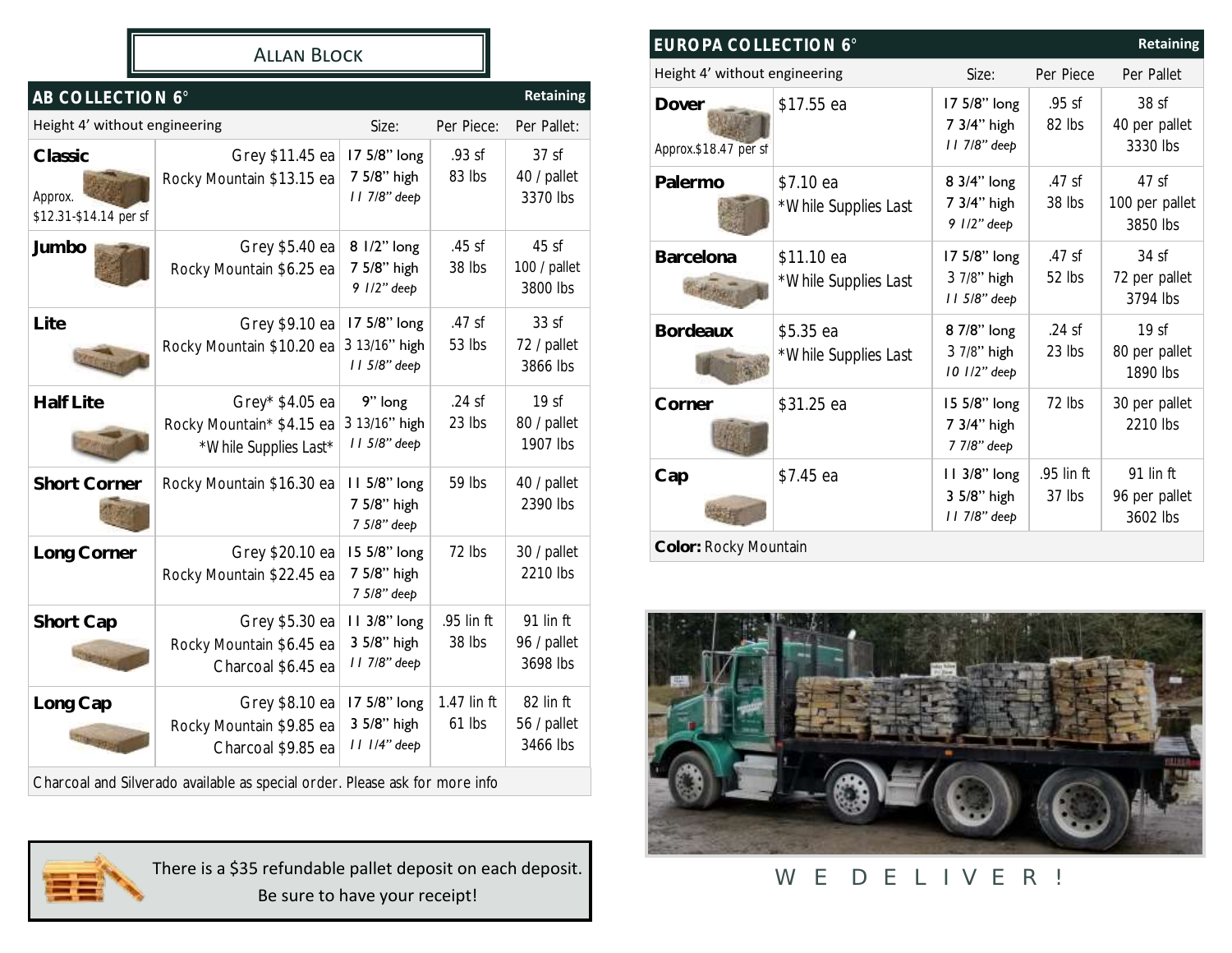#### **STONETERRA**

| <b>Retaining</b><br><b>STONETERRA</b>                   |                                          |                             |                     |  |
|---------------------------------------------------------|------------------------------------------|-----------------------------|---------------------|--|
| Height 6' without engineering                           |                                          | Size:                       | Info:               |  |
| Full                                                    | \$79.00 / piece<br>Approx. \$9.88 per sf | $2' \times 4'$<br>$2'$ deep | 8 sf<br>1750 lbs ea |  |
| Half                                                    | \$79.00 / piece                          | $2' \times 2'$<br>$2'$ deep | 4 sf<br>905 lbs ea  |  |
| <b>Full Bench</b>                                       | \$79.00 / piece                          | $2' \times 4'$<br>$2'$ deep | 8 sf<br>1375 lbs ea |  |
| <b>Half Bench</b>                                       | \$79.00 / piece                          | $2' \times 2'$<br>$2'$ deep | 4 sf<br>695 lbs ea  |  |
| Full Corner                                             | \$103.00 / piece                         | $2' \times 4'$<br>$2'$ deep | 8 sf<br>2300 lbs ea |  |
| <b>Full Bench</b><br>Corner                             | \$103.00 / piece                         | $2' \times 4'$<br>$2'$ deep | 8 sf<br>1800 lbs ea |  |
| Delivery not available for Stoneterra.<br>Pick up only. |                                          |                             |                     |  |



Belgard

| BELAIR 2.0                            | <b>Retaining/Freestanding</b>                                   |                                         |                                                                       |                                  |
|---------------------------------------|-----------------------------------------------------------------|-----------------------------------------|-----------------------------------------------------------------------|----------------------------------|
| Height 3' without engineering         |                                                                 | Size:                                   | Layer/Piece:                                                          | Per Pallet:                      |
| Retaining<br>3-piece set              | \$144.00 / layer<br>\$432.00 / pallet<br>Approx. \$14.40 per sf | 16", 10", 6" long<br>6" high<br>8" deep | 10 ea 16"<br>5 ea 10"<br>5 ea 6"<br>10 <sub>s</sub>                   | 3 layers<br>30sf<br>2342 lbs     |
| Freestanding<br>3-piece set           | \$127.20 / layer<br>\$636.00 / pallet<br>Approx. \$21.20 per sf | 16", 10", 6" long<br>6" high<br>5" deep | 12 ea 16"<br>6 ea 10"<br>6 ea 6"<br>6 <sub>sf</sub><br>(double-sided) | 5 layers<br>30sf<br>2934 lbs     |
| Corner                                | \$13.00 / piece<br>\$364.00 / pallet                            | 16" long<br>6" high<br>8" deep          | 57 lbs ea                                                             | 28 pcs<br>1627 lbs               |
| Wall End                              | \$28.45 / piece                                                 | 8" long<br>6" high<br>II" deep          | 35 lbs ea                                                             | 42 pcs<br>1515 lbs               |
| Block Colors: Rio, Toscana, Victorian |                                                                 |                                         |                                                                       |                                  |
| Cap                                   | \$3.95 / piece<br>\$568.80 / pallet                             | 7"&8" long<br>3" high<br>13.5" deep     | .63 lin ft ea<br>23 lbs ea                                            | 90 lin ft<br>144 pcs<br>3357 lbs |
| End Cap                               | \$12.50 / piece                                                 | 8" long<br>3" high<br>13.5" deep        | .67 lin ft ea<br>24 lbs ea                                            | 36 pcs<br>909 lbs                |
|                                       | Cap Colors: Charcoal, Toscana, Victorian                        |                                         |                                                                       |                                  |
| <b>U-Start Base</b><br><b>Block</b>   | \$5.00 / piece<br>\$280.00 / pallet                             | 16 3/4" long<br>3 1/2" high<br>12" deep | 1.4 lin ft ea<br>51 lbs ea                                            | 84 lin ft<br>56 pcs<br>2901 lbs  |
| Colors: Grey                          |                                                                 |                                         |                                                                       |                                  |

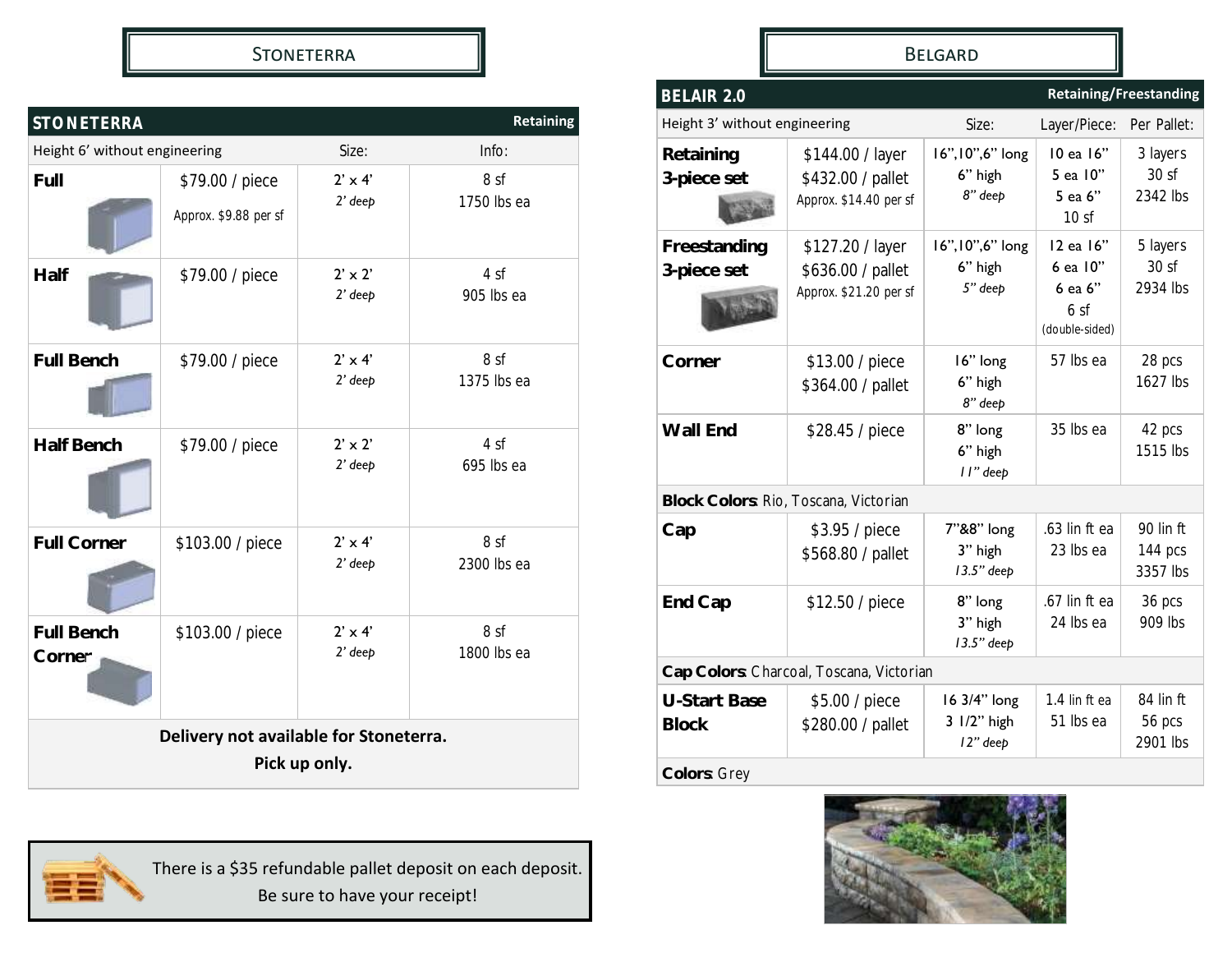#### Belgard

| <b>DIAMOND 10D</b>              |                                                              |                                               |                      | <b>Retaining</b>              |
|---------------------------------|--------------------------------------------------------------|-----------------------------------------------|----------------------|-------------------------------|
| Height 3.5' without engineering |                                                              | Size:                                         | Per Piece:           | Per Pallet:                   |
| Straight Face                   | \$5.85 / piece<br>\$315.90 / pallet<br>Approx. \$7.91 per sf | 17 3/4" long<br>6" high<br>10" deep           | $.74$ sf<br>$63$ lbs | 54 pcs<br>39.4 sf<br>3447 lbs |
| Corner                          | \$10.75 / piece                                              | $17"$ long $\times$ 6"<br>high<br>$8.5"$ deep | $67$ lbs             | 40pcs<br>2725 lbs             |
|                                 | Colors: Grey, Rainier, Rio, Tan, Toscana, Victorian          |                                               |                      |                               |

| <b>Retaining</b><br><b>DIAMOND PRO</b> |                                                                |                                 |                           |                            |
|----------------------------------------|----------------------------------------------------------------|---------------------------------|---------------------------|----------------------------|
| Height 4' without engineering          |                                                                | Size:                           | Per Piece:                | Per Pallet:                |
| Straight Face<br>Grey, Tan             | \$7.30 / piece<br>\$328.50 / pallet<br>Approx. \$7.30 per sf   | 18" long<br>8" high<br>12" deep | 1 <sub>sf</sub><br>78 lbs | 45 pcs<br>45sf<br>3555 lbs |
| <b>Beveled Face</b><br>Grey Only       | \$7.30 / piece<br>\$328.50 / pallet<br>Approx. \$7.30 per sf   | 18" long<br>8" high<br>12" deep | 1 <sup>s</sup><br>72 lbs  | 45 pcs<br>45sf<br>3285 lbs |
| Virtual Joint<br>Grey Only             | \$7.60 / piece<br>\$342.00 / pallet<br>Approx. \$7.60 per sf   | 18" long<br>8" high<br>12" deep | 1 <sup>s</sup><br>74 lbs  | 45 pcs<br>45sf<br>3375 lbs |
| Corner<br>Grey, Tan                    | \$11.65 / piece                                                | 18" long<br>8" high<br>9" deep  | 101 lbs                   | 40pcs<br>4085 lbs          |
| DIAMOND PRO QUARRY FACE                |                                                                |                                 |                           | Retaining                  |
| Height 4' without engineering          |                                                                | Size:                           | Per Piece:                | Per Pallet:                |
| Quarry Face                            | \$12.15 / piece<br>\$437.40 / pallet<br>Approx. \$12.15 per sf | 18" long<br>8" high<br>12" deep | 1 <sup>st</sup><br>71 lbs | 36 pcs<br>36sf<br>2600 lbs |
| Corner                                 | \$16.00 / piece                                                | 18"long x 8"high<br>8" deep     | 82 lbs                    | 24pcs<br>2013 lbs          |
| Use Tandem or Belair Caps              |                                                                |                                 |                           |                            |
| Colors: Rio, Victorian                 |                                                                |                                 |                           |                            |

| DIAMOND STEPS & CAPS           |                                                                |                                            |                        |                                   |
|--------------------------------|----------------------------------------------------------------|--------------------------------------------|------------------------|-----------------------------------|
|                                |                                                                | Size:                                      | Per Piece:             | Per Pallet:                       |
| Cap                            | \$7.25 / piece<br>\$522.00 / pallet                            | 17"&12" long<br>3"high<br>13" deep         | $1.2$ lin ft<br>48 lbs | 72 pcs<br>86.4 lin ft<br>3501 lbs |
|                                | Cap Colors: Charcoal, Grey, Rainier, Tan, Toscana, Victorian   |                                            |                        |                                   |
| Step                           | Grey \$11.15 /piece<br>Tan \$11.90 / piece                     | $16"$ long $\times 6"$<br>high<br>12" deep | 84 lbs                 | 44 pcs<br>58.7 lin ft<br>3741 lbs |
| <b>FLAGSTONE WALL</b>          |                                                                |                                            |                        | <b>Freestanding</b>               |
| Height 16", no retaining       |                                                                | Size:                                      | Per Piece:             | Per Pallet:                       |
| Flagstone<br>Wall              | \$4.10 / piece<br>\$574.00 / pallet<br>Approx. \$12.30 per sf  | 12"&8" long<br>4" high<br>9" deep          | .81 lin ft<br>20 lbs   | 140 pcs<br>2845 lbs               |
| Colors: Arcadian, Tranquil     |                                                                |                                            |                        |                                   |
| <b>HIGHLAND</b>                |                                                                |                                            |                        | <b>Retaining/Freestanding</b>     |
|                                | Retaining height 4' without engineering                        | Size:                                      | Per Piece/Pair:        | Per Pallet:                       |
| Retaining<br>18"               | \$10.80 / piece<br>\$486.00 / pallet<br>Approx. \$14.40 per sf | 18" long<br>6" high<br>12" deep            | $.75$ sf<br>78 lbs     | 45 pcs<br>33.75 sf<br>3555 lbs    |
| Retaining<br>12" & 6" Pairs    | \$10.80 / pair<br>\$486.00 / pallet                            | 6" & 12" long<br>6" high<br>12" deep       | .75 sf<br>79 lbs       | 45 pairs<br>33.75 sf<br>3960 lbs  |
| Freestanding<br>18"            | \$10.90 / piece<br>\$436.00 / pallet<br>Approx. \$15.35 per sf | 18-16" long<br>6" high<br>9" deep          | $.71$ sf<br>72 lbs     | 40 pcs<br>30sf<br>2925 lbs        |
| Freestanding<br>12" & 6" Pairs | \$10.90 / pair<br>\$436.00 / pallet                            | 12-10"&6-4" long<br>6" high<br>9" deep     | $.67$ sf<br>71 lbs     | 40 pairs<br>32sf<br>2725 lbs      |
| Column Unit                    | \$10.90 / piece<br>\$436.00 / pallet                           | 18" long<br>6" high<br>9" deep             | 77 lbs                 | 40 pcs<br>3125 lbs                |
| Use Diamond Caps               |                                                                |                                            |                        |                                   |
|                                | Block Colors: Rio, Toscana, Victorian                          |                                            |                        |                                   |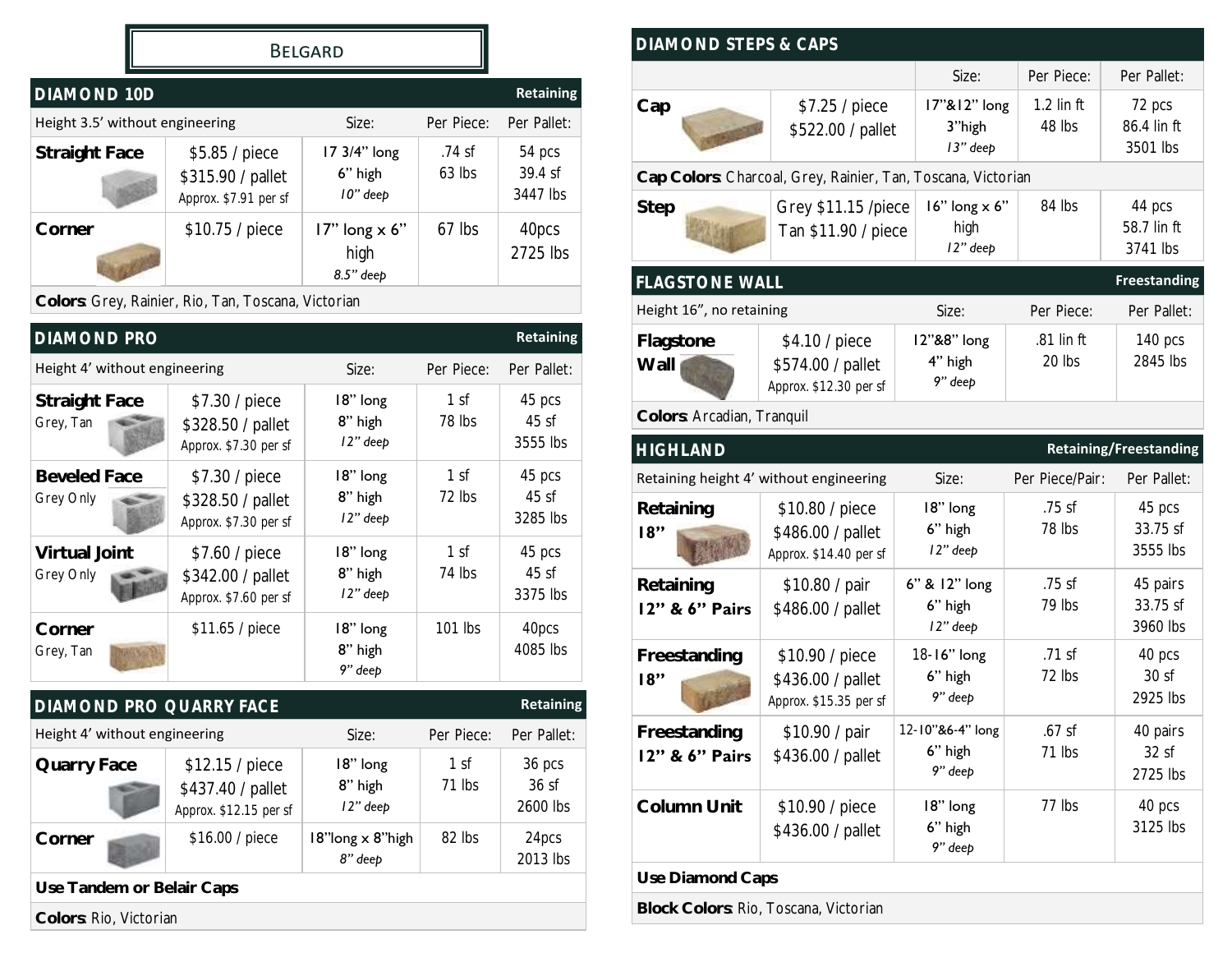#### Belgard

| SHELTON WALL                                                            |                                     | <b>Freestanding/Retaining</b>                  |                        |                                 |
|-------------------------------------------------------------------------|-------------------------------------|------------------------------------------------|------------------------|---------------------------------|
| Pin System<br>Height 3' without engineering                             |                                     | Size:                                          |                        | Piece/Set: Per Pallet:          |
| Tumbled 3-Piece Set<br>Approx. \$16.65 per sf<br>Includes Pins          | \$21.65 / set<br>\$433.00 / pallet  | $16, 12, 6"$ long<br>6" high $\times$ 10" deep | $1.3$ sf<br>$145$ lbs  | 20 sets<br>$26$ sf<br>2884 lbs  |
| <b>Tumbled Cap</b>                                                      | \$7.10 / piece<br>\$511.20 / pallet | 12"&10" long<br>3"high 12" deep                | .91 lin ft<br>$29$ lbs | 72 pcs<br>66 lin ft<br>2066 lbs |
| Pre-Processed<br>3-Piece Set<br>Approx. \$16.65 per sf<br>Includes Pins | \$21.65 / set<br>\$433.00 / pallet  | $16, 12, 6"$ long<br>6" high $\times$ 10" deep | $1.3$ sf<br>145 lbs    | 20 sets<br>26sf<br>2884 lbs     |
| Pre-Processed Cap                                                       | \$7.10 / piece<br>\$511.20 / pallet | 12"&10" long<br>3"high 12" deep                | .91 lin ft<br>$29$ lbs | 72 pcs<br>66 lin ft<br>2066 lbs |

**Block Colors**: Rainier, Victorian, Rio **Cap Colors:** Rainier, Victorian, Charcoal





There is a \$35 refundable pallet deposit on each deposit. Be sure to have your receipt!

| <b>Retaining</b><br>MELVILLE WALL |                                                                |                                 |                       |                                |
|-----------------------------------|----------------------------------------------------------------|---------------------------------|-----------------------|--------------------------------|
| Height 2' without engineering     |                                                                | Size:                           | Per Piece:            | Per Pallet:                    |
| <b>Block</b>                      | \$10.81 / piece<br>\$518.88 / pallet<br>Approx. \$19.65 per sf | 20" long<br>4" high<br>10" deep | $.55$ sf<br>119 lbs   | 48 pcs<br>26.67 sf<br>3219 lbs |
| Cap                               | \$8.50 / piece<br>\$612.00 / pallet                            | 20" long<br>2" high<br>13" deep | $1.67$ LF<br>$.28$ sf | 72 pcs<br>3141 lbs             |

#### **Colors**: Charcoal, Rio



| <b>WESTON STONE</b>                                                 |                                     | <b>Freestanding/Retaining</b>             |                           |                             |
|---------------------------------------------------------------------|-------------------------------------|-------------------------------------------|---------------------------|-----------------------------|
| Height 2.5' without engineering                                     |                                     | Size:                                     |                           | Piece/Set: Per Pallet:      |
| <b>Tumbled Universal</b><br>Approx. \$12.90 per sf                  | \$4.30 / piece<br>\$516.00 / pallet | 12" long<br>4" high x 8" deep             | 29 lbs                    | 120 pcs<br>40sf             |
| Tumbled 3-Piece Set<br>Approx. \$10.25 per sf                       | \$10.25 / set<br>\$430.50 / pallet  | 16,12,8" long<br>4" high $\times$ 8" deep | 1 <sub>sf</sub><br>83 lbs | 42 sets<br>42sf<br>3544 lbs |
| Tumbled Wedge<br>Approx. \$15.45 per sf                             | \$3.40 / piece<br>\$714.00 / pallet | 5.25,7.75" long<br>4" high x 8" deep      | $.22$ sf<br>17 lbs        | 210 pcs<br>3516 lbs         |
| PreProcessed<br>Universal<br>Approx. \$12.90 per st                 | \$4.30 / piece<br>\$516.00 / pallet | 12" long<br>4" high x 8" deep             | 29 lbs                    | 120 pcs<br>40sf             |
| PreProcessed<br>3-Piece Set<br>Approx. \$10.25 per sr               | \$10.25 / set<br>\$430.50 / pallet  | 16,12,8" long<br>4" high $\times$ 8" deep | 1 <sub>sf</sub><br>83 lbs | 42 sets<br>42sf<br>3544 lbs |
| PreProcessed<br>Wedge<br>Approx. \$15.45 per sf                     | \$3.40 / piece<br>\$714.00 / pallet | 5.25,7.75" long<br>4" high x 8" deep      | $.22$ sf<br>17 lbs        | 210 pcs<br>3516 lbs         |
| Colors: Autumn, Rio, Toscana, Victorian (Charcoal, Universals Only) |                                     |                                           |                           |                             |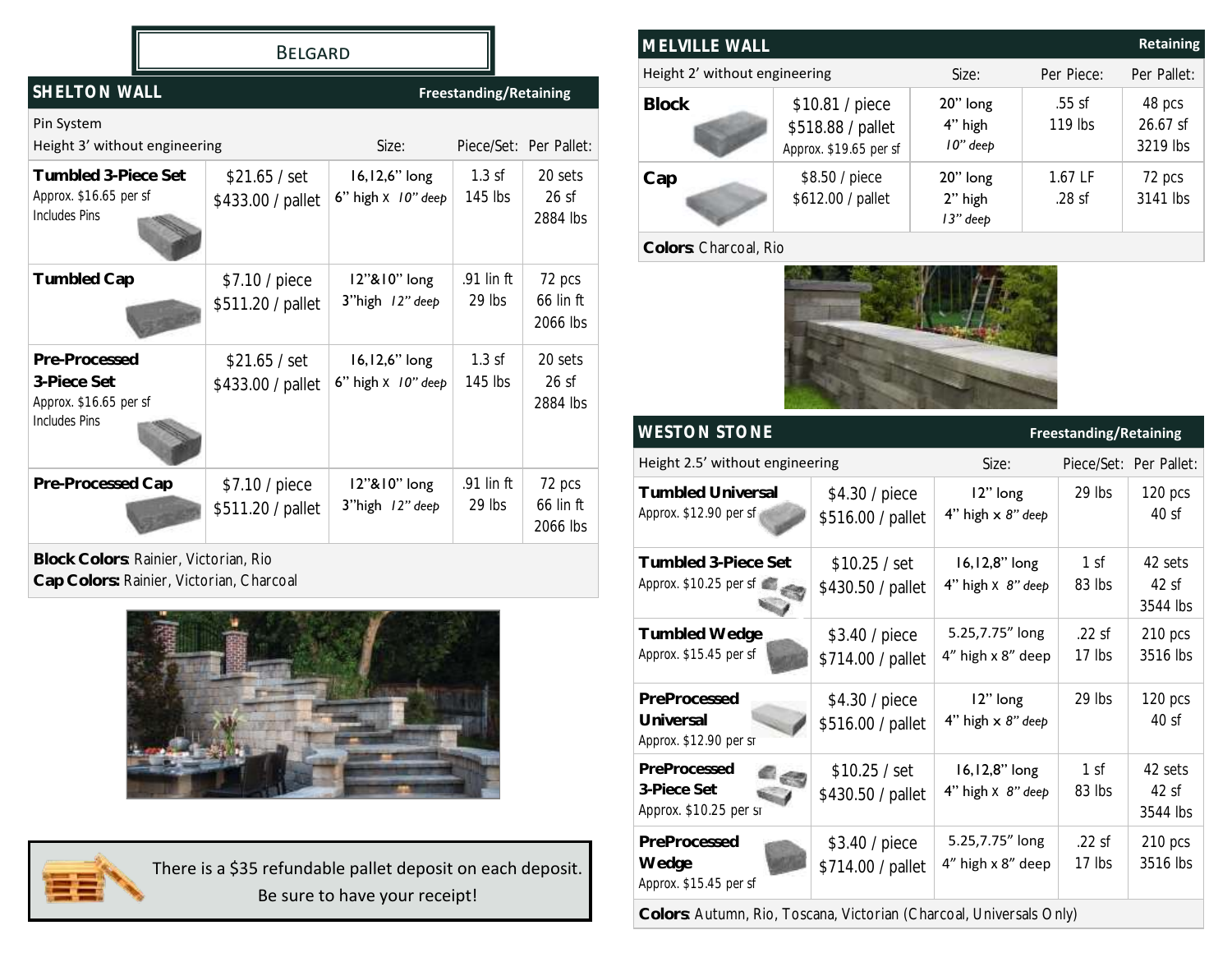|                                                                                                                                            |                                                                                                  | <b>BELGARD</b>                                                                                                                                   |                                                    |                                               |
|--------------------------------------------------------------------------------------------------------------------------------------------|--------------------------------------------------------------------------------------------------|--------------------------------------------------------------------------------------------------------------------------------------------------|----------------------------------------------------|-----------------------------------------------|
| <b>TANDEM</b>                                                                                                                              |                                                                                                  |                                                                                                                                                  |                                                    | <b>Retaining/Freestanding</b>                 |
| Height 3' without engineering                                                                                                              |                                                                                                  | Size:                                                                                                                                            | Per Layer:                                         | Per Pallet:                                   |
| Veneer<br><b>Ashlar Rio</b><br><b>Ashlar Toscana</b><br><b>Ashlar Victorian</b><br><b>Melville Grey</b>                                    | \$73.58 / layer<br>\$441.48 / pallet<br>Approx. \$6.30 per sf<br>**double for wall application** | $18.5$ ", $16$ ",<br>13.25" long<br>7" high<br>2 5/8" deep                                                                                       | 5 ea 18.5"<br>5 ea 16"<br>5ea 13.25"<br>$11.68$ sf | 6 layers<br>70.1 sf<br>1991 lbs               |
| <b>Melville Rio</b>                                                                                                                        | 2 sq ft of panel is required to complete 1 sq ft of wall in most cases.                          |                                                                                                                                                  |                                                    |                                               |
| Wall Cap<br><b>Ashlar Charcoal</b><br><b>Ashlar Toscana</b><br><b>Ashlar Victorian</b><br><b>Melville Charcoal</b><br><b>Melville Grey</b> | \$17.95 / piece<br>\$574.40 / pallet                                                             | 24" long<br>3 1/4" high<br>15" deep                                                                                                              | 2 lin ft ea<br>95 lbs ea                           | $64$ lin ft<br>32 pcs<br>3085 lbs             |
| Column Kit<br>Ashlar Rio (w/<br>Charcoal cap)<br><b>Ashlar Victorian</b>                                                                   | \$468.16 / column<br>20"x20"<br>4' high                                                          | Column Kit Includes:<br>Grid & Connectors \$239.60<br>30 ea Veneer Units \$174.46<br>1 ea Column Cap \$34.10<br>4 ea U-Start Base Blocks \$20.00 |                                                    |                                               |
| U-Start Base<br>Block                                                                                                                      | \$5.00 / piece<br>\$280.00 / pallet                                                              | 16 3/4" long<br>3 1/2" high<br>12" deep                                                                                                          | 1.4 lin ft ea<br>51 lbs ea                         | 84 lin ft<br>56 pcs<br>2901 lbs               |
| <b>Connecting Options</b>                                                                                                                  |                                                                                                  |                                                                                                                                                  |                                                    |                                               |
| Modular Block<br>Modular Block                                                                                                             | \$2.85 / piece<br>\$364.80 / pallet                                                              | 7 7/8" x 7 7/8"<br>7" high<br>21 lbs                                                                                                             |                                                    | 84 lin ft<br>128 pcs<br>2733 lbs              |
| Next Universal<br><b>Block Connector</b>                                                                                                   | \$27.01 / bag<br>\$108.04 / box                                                                  | Usage: Retaining-1 pc/block<br>Freestanding-2 pcs/veneer unit                                                                                    |                                                    | 37 pcs/bag<br>4 bags/box                      |
| <b>H</b> Connector<br>8" H Connector                                                                                                       | \$49.50 / bag                                                                                    | Usage: 2.6 connectors / sq ft                                                                                                                    |                                                    | 30 pcs/bag                                    |
| Modular Grid<br>Grid                                                                                                                       | \$68.30 / piece                                                                                  | 42 $1/2$ " x 28 3/8" (8.4 sf)<br>Includes screws, loop clamps &<br>25 connectors.                                                                |                                                    | Can be used<br>vertically or<br>horizontally. |

There is a \$35 refundable pallet deposit on each deposit. Be sure to have your receipt!

# **Tandem Texture Options**





| <b>TANDEM INSTALLATION OPTIONS</b> |                                                    |                                                                       |  |  |  |
|------------------------------------|----------------------------------------------------|-----------------------------------------------------------------------|--|--|--|
| <b>MODULAR BLOCK</b>               | H CONNECTOR                                        | <b>MODULAR GRID</b>                                                   |  |  |  |
| <b>Retaining or Freestanding</b>   | <b>Retaining or Freestanding</b>                   | Each grid can be cut<br>and used to work in                           |  |  |  |
| Height:                            | Height:                                            | modular configurations                                                |  |  |  |
| Retaining 36"                      | Retaining 36"                                      | both horizontally and                                                 |  |  |  |
| Freestanding 22"                   | Freestanding 28"                                   | vertically.                                                           |  |  |  |
| Minimum 6" buried                  | Minimum 6" buried                                  |                                                                       |  |  |  |
| Install on u-start base            | Install on u-start base                            | Only 3 simple<br>construction steps:                                  |  |  |  |
| 2.7 degree setback on              | .5 degree setback on                               | 1. Build the wooden                                                   |  |  |  |
| retaining walls                    | retaining walls                                    | frame                                                                 |  |  |  |
| Easily build 90° corners           | Can be used for curves,<br>straight, and 90° turns | 2. Attach the grid<br>3. Clip the veneer piec-<br>es to the structure |  |  |  |
|                                    |                                                    | p 05 T                                                                |  |  |  |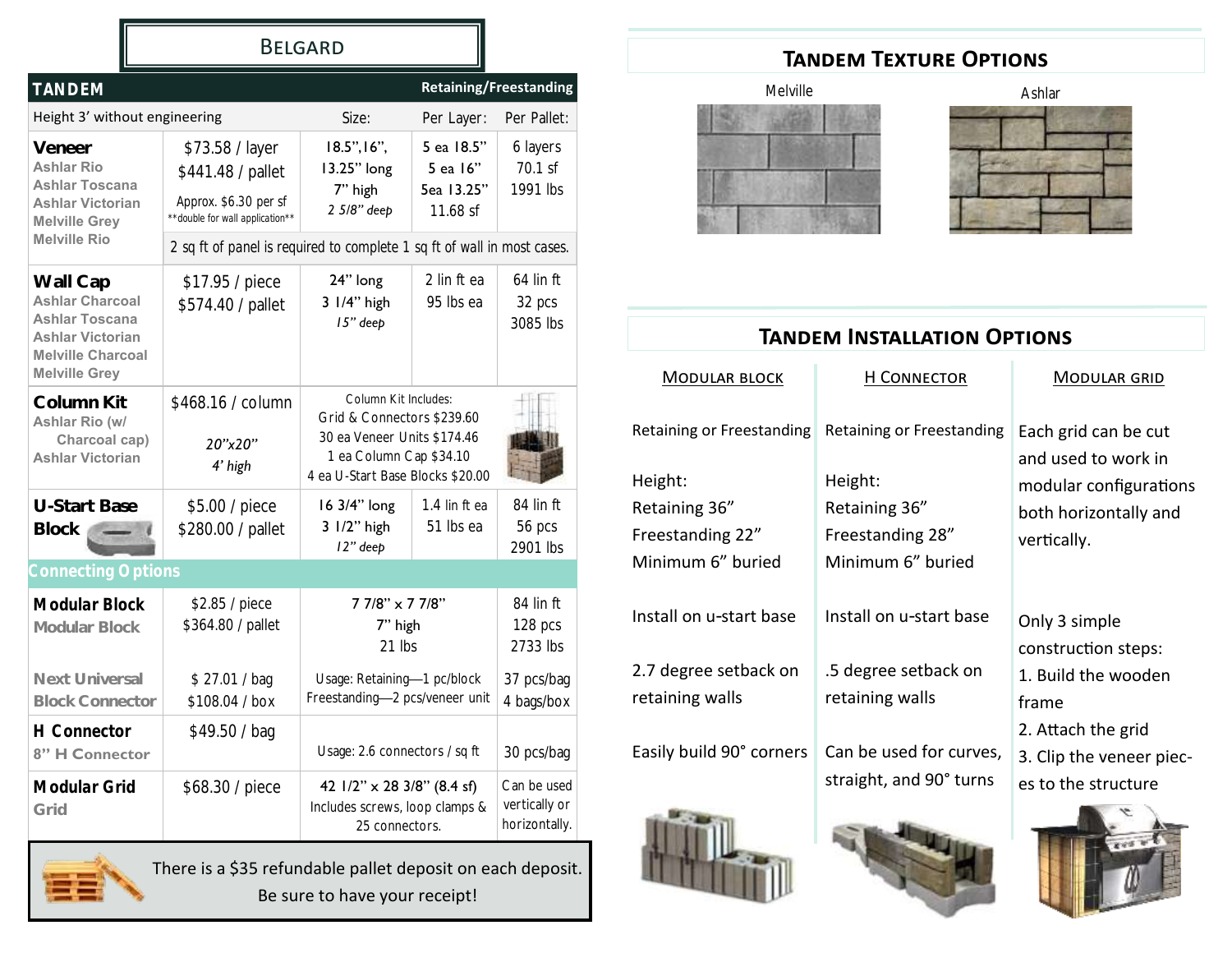### **ACCESSORIES**

# *POST CAPS*

| <b>CONCRETE</b>                                                                |                    |               |
|--------------------------------------------------------------------------------|--------------------|---------------|
| Anchor Column Cap (peaked w/ flat top)<br>Colors: Charcoal, Toscana, Victorian | $28'' \times 28''$ | \$244.70 each |
| Tandem Column Cap (flat)<br>Colors: Charcoal, Toscana, Victotian               | $24" \times 24"$   | \$32.55 each  |
| <b>NATURAL STONE</b>                                                           |                    |               |
| Antique Black Column Cap                                                       | $29" \times 29"$   | \$145.95 each |
| California Gold Column Cap                                                     | $29" \times 29"$   | \$170.95 each |
| Indigo Bluestone Column Cap<br>*while supplies last*                           | $29" \times 29"$   | \$110.95 each |

| <b>ADHESIVES</b>                                        |            |                       |
|---------------------------------------------------------|------------|-----------------------|
| Glue blocks, caps and pavers.                           | Price      | Size                  |
| <b>SRW Block Adhesive</b><br>Approx. 14 feet at 3/8"    | \$5.75 ea  | $10.5$ oz tube        |
| <b>SRW Block Adhesive</b><br>Approx. 35 feet at 3/8"    | \$10.75 ea | 28 ox tube            |
| Caulking Gun 10.5 Oz<br>For 10.5 Oz Adhesive            | \$11.00 ea | 3:1 Thrust<br>Ratio   |
| Caulking Gun 28 Oz<br>For 28 Oz Adhesive                | \$25.50 ea | $3:1$ Thrust<br>Ratio |
| <b>Sticky Stone Adhesive</b><br>Approx. 40 feet at 3/8" | \$22.70 ea | 20.3 oz sausage       |
| Sticky Stone Gun                                        | \$69.05 ea |                       |
| StructureBond Foam Adhesive<br>Approx. 600 feet at 3/8" | \$37.50 ea | 2407                  |
| StructureBond Gun                                       | \$40.90 ea |                       |
| StructureBond Gun Cleaner                               | \$15.35 ea | 500ml                 |
|                                                         |            |                       |

#### *GEOGRID*

Add strength and durability to any retaining wall.

| Universal-Bidirectional   \$72.00 each |               | $4' \times 50'$ roll Walls up to 6'  |
|----------------------------------------|---------------|--------------------------------------|
| 3-Series-Bidirectional                 | \$77.00 each  | $4' \times 50'$ roll Walls up to 10' |
| 3-Series-Bidirectional                 | \$116.00 each | $6'$ x50' roll Walls up to 10'       |

#### *DIAMOND BLADES*

#### For smooth or fine cuts.

*TRANSFORMERS*

| 4.5" General Purpose | \$14.25 ea  | Grinder      |
|----------------------|-------------|--------------|
| 7" General Purpose   | \$21.25 ea  | Circular Saw |
| 14" General Purpose  | \$70.50 ea  | Cut Off Saw  |
| 14" All Purpose      | \$174.50 ea | Cut Off Saw  |

Lighting

| U VU VINVILINJ                                                   |                 |                    |               |
|------------------------------------------------------------------|-----------------|--------------------|---------------|
|                                                                  | Watt/Volt       | Timer              | Price         |
| TS-TSST-75<br><b>Stainless Steel Transformer</b>                 | 75 watt<br>12v  | Built In           | \$201.98 each |
| <b>TS-TSSP-150</b><br><b>Stainless Steel Transformer</b>         | 150 watt<br>12v | Sold<br>Separately | \$294.97 each |
| <b>TS-TSSP-300</b><br><b>Stainless Steel Transformer</b>         | 300 watt<br>12v | Sold<br>Separately | \$371.38 each |
| TS-TAAB-150<br>Anodized Aluminum<br><b>Bluetooth Transformer</b> | 150 watt<br>14v | App-<br>Controlled | \$512.53 each |
| TS-TAAB-300<br>Anodized Aluminum<br><b>Bluetooth Transformer</b> | 300 watt<br>14v | App-<br>Controlled | \$533.38 each |

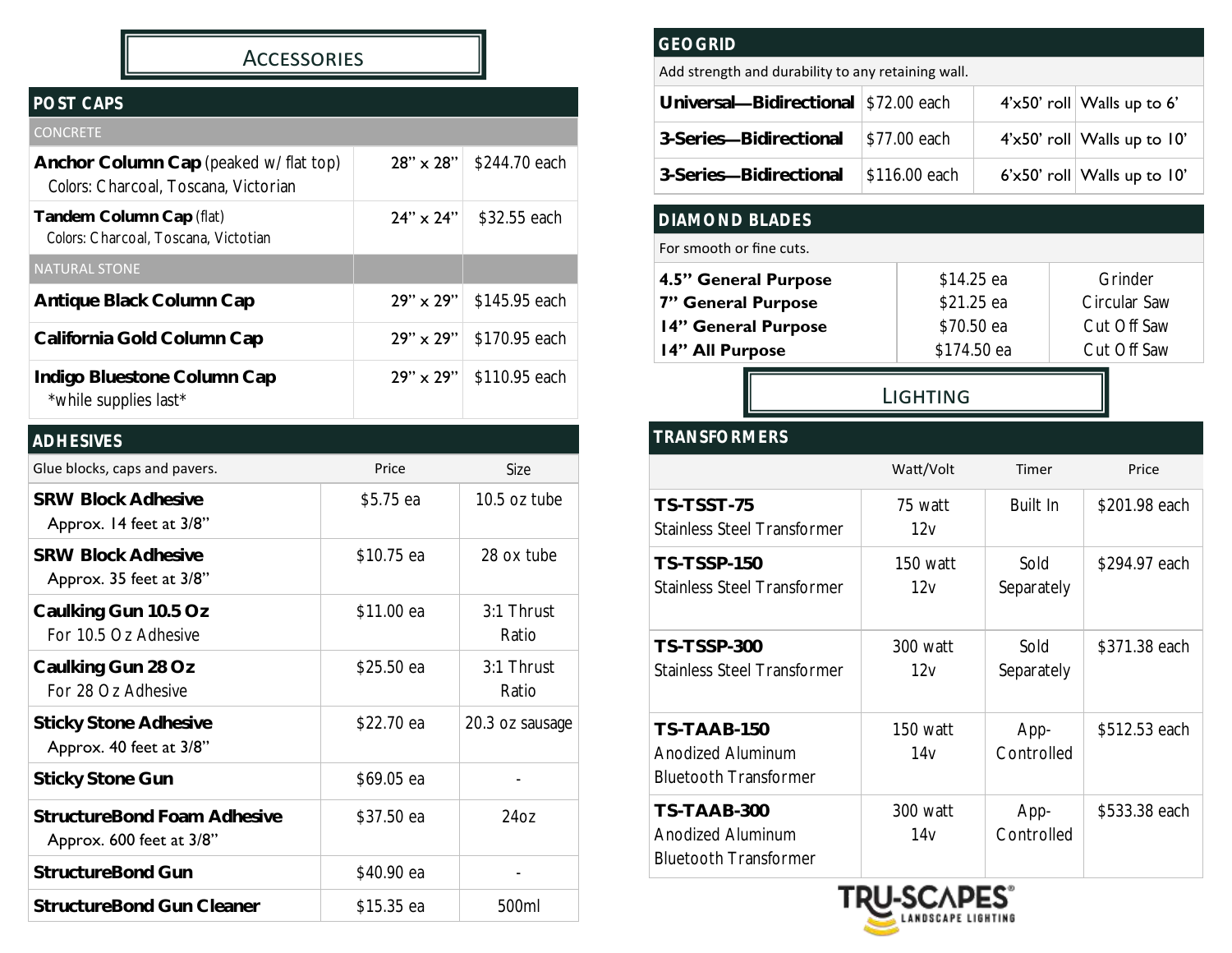# Lighting

| <b>WALL LIGHTS</b>                                          |                                                                |              |
|-------------------------------------------------------------|----------------------------------------------------------------|--------------|
|                                                             | Details                                                        | Price        |
| <b>TS-A500-BRZ</b><br>3.5" Hardscape Light<br><b>Bronze</b> | 0.2 watt • 24 lumens<br>1 LED                                  | \$52.14 each |
| <b>TS-A6000-BRZ</b><br>7" Hardscape Light<br><b>Bronze</b>  | L watt • 75 lumens<br>12 LED <sub>s</sub><br>Replaceable Light | \$56.74 each |
| <b>TS-A2000-BRZ</b><br>13" Hardscape Light<br><b>Bronze</b> | 2.4 watt • 130 lumens<br>8 Leds                                | \$72.40 each |

| PAVER LIGHTS               |                                     |              |
|----------------------------|-------------------------------------|--------------|
|                            | <b>Details</b>                      | Price        |
| TS-HPL-6<br>6" Paver Light | 1.5 watt • 35 lumens<br>60mm height | \$73.14 each |
| TS-HPL-8<br>8" Paver Light | 1.8 watt • 45 lumens<br>60mm height | \$76.73 each |
| TS-HPL-9<br>9" Paver Light | 2.5 watt • 60 lumens<br>60mm height | \$79.62 each |

# *ACCENT LIGHTS*

|                                                                                      | <b>Details</b>                           | Price          |
|--------------------------------------------------------------------------------------|------------------------------------------|----------------|
| TS-B102-BRZ; Bronze<br><b>Traditional Accent Light</b><br>For key landscape features | 4 watt • 250 lumens<br>40° Beam Spread   | \$114.09 each  |
| TS-B105-BRZ; Bronze<br>Wall Wash Light<br>Wide-beam output great for walls           | 5.5 watt • 450 lumens<br>40° Beam Spread | $$121.41$ each |

| <b>PATH LIGHTS</b>                                                   |                                         |               |
|----------------------------------------------------------------------|-----------------------------------------|---------------|
| Typical placement every 8-10'                                        | Details                                 | Price         |
| <b>TS-B301-BRZ</b><br><b>Traditional Path Light</b><br><b>Bronze</b> | 3 watt • 300 lumens<br>360° Beam Spread | \$108.34 each |
| <b>TS-B302-BRZ</b><br>Classic Path Light<br><b>Bronze</b>            | 3 watt • 300 lumens<br>360° Beam Spread | \$118.46 each |
| <b>TS-B304-BRZ</b><br>Lantern Path Light<br><b>Bronze</b>            | 3 watt • 300 lumens<br>360° Beam Spread | \$114.09 each |

| PILLAR LIGHTS                                                                               |                                                              |               |
|---------------------------------------------------------------------------------------------|--------------------------------------------------------------|---------------|
|                                                                                             | Details                                                      | Price         |
| <b>TS-PL100</b><br><b>Traditional Pillar Light</b><br><b>Bronze</b>                         | 3 watt • 300 lumens<br>360° Beam Spread                      | \$269.60 each |
| <b>TS-PL101</b><br>Modern Pillar Light<br><b>Bronze</b>                                     | $3 \text{ watt} \cdot 300 \text{ lumes}$<br>360° Beam Spread | \$269.60 each |
| <b>TS-PL102</b><br>Noble Pillar Light<br><b>Bronze</b><br>** Color-Changing and dimmable!** | 3 watt • 300 lumens<br>360° Beam Spread                      | \$446.22 each |

# *WIRE & TIMER*

|                                                                                          | Price         |
|------------------------------------------------------------------------------------------|---------------|
| TS-122G250-EZ<br>Copper coated aluminum wire<br>12/2 low voltage<br>250ft EZ-Pull carton | \$175.31 each |
| <b>TS-T100-D</b><br>Plug In Digital Timer for transformer with available plug            | \$41.77 each  |